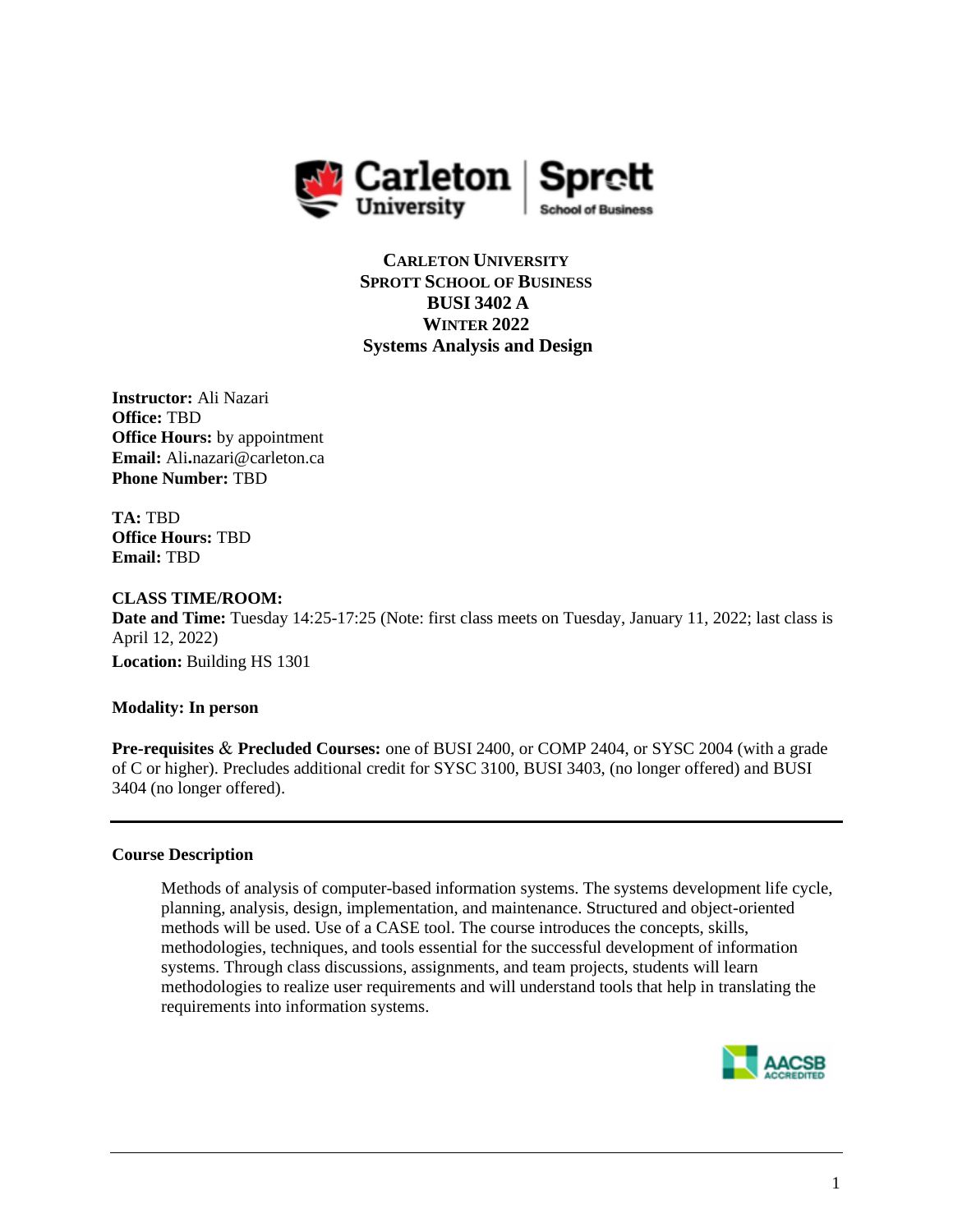## **Learning outcomes:**

- 1. Understand the types of IT-based business needs.
- 2. Feasibility study of the project, setting priorities, and launching information system projects.
- 3. Define the problem/opportunity that takes place in the form of an information system project.
- 4. Apply methods to analyze a problem/opportunity, applying data modeling techniques.
- 5. Prepare a business requirements document based on the requirements framework and transfer it to the technical specifications required to set up the information system.
- 6. Identify project stakeholders to collect information using a variety of techniques and to present solutions to them.
- 7. Use project management methods to manage an information system project.
- 8. Articulate various systems acquisition alternatives, including the use of packaged systems (such as ERP, CRM, SCM, etc.) and outsourced design and development resources.
- 9. Use case tools in process and data modeling.
- 10. Articulate the principles of security and user experience in the system development process
- 11. Information system design including design, user interface design, data modeling, and information requirements.
- 12. Analyze and articulate ethical, cultural, and legal issues and their feasibilities among alternative solutions.

## **Reading(s)/Textbook(s)/Required Materials:**

**Required:** Course lectures uploaded on Brightspace (Lecture three hours and tutorials one hour a week).

## **& Required Textbook**

| Title:           | Modern Systems Analysis and Design (2017, 8th Edition)                                  |
|------------------|-----------------------------------------------------------------------------------------|
| Authors:         | Joseph S Valacich, Joey F. George                                                       |
| Publisher:       | Pearson                                                                                 |
| ISBN:            | $0134204921 \cdot 9780134204925$                                                        |
|                  | Textbook Website: Pearson - Modern Systems Analysis and Design, 8/E - Joseph S Valacich |
| & Joey F. George |                                                                                         |
|                  |                                                                                         |

## **Additional resources:**

- Scott Tilley, Systems Analysis and Design, 12th Edition, 2019

## **Lab and software**

**Objective and tool:** Use system development tools, i.e., IBM's Rational® Requirements Management, WebSphere Business Modeler, Rational System Architect, Rational Software Modeler, IBM DB2, and MS SQL Server, MS Visio and MS Project, to support the information systems analysis and design process.

Note: Access to Rational software will be available to students registered in the course. Each student will be given access to the software. For MS Office Visio and Project software, please download from the following site: http://dreamspark.carleton.ca/.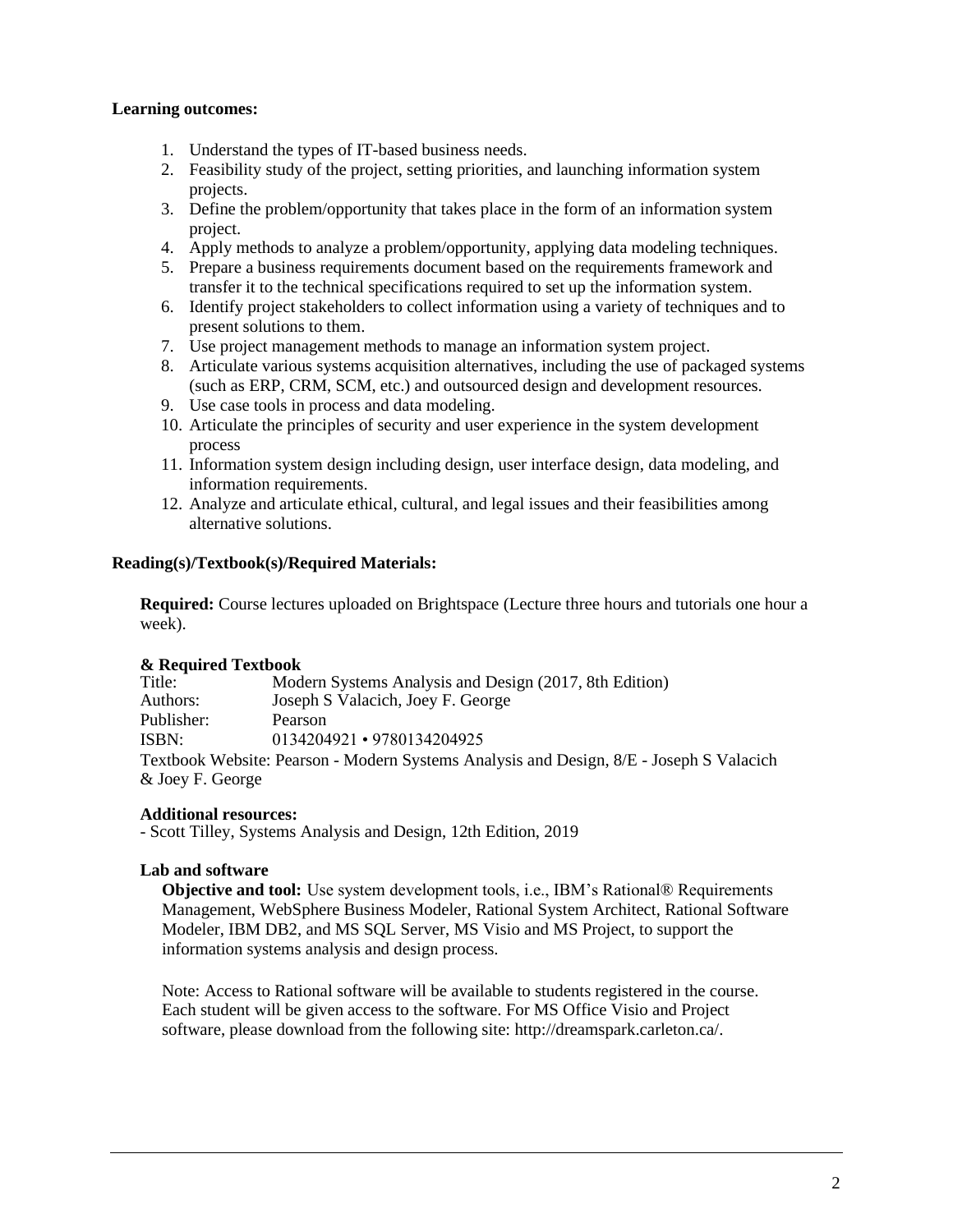#### **Course Requirements & Methods of Evaluation (including due dates): Evaluation**

- Class participation (15%)
- Individual assignments  $(5 \times 6\% = 30\%)$ 
	- o Assignment 1: Foundations for systems development Due Date by Jan. 31st
	- o Assignment 2: System Planning Due Date by Feb. 7th
	- o Assignment 3: System Analysis Due Date by March 7th
	- o Assignment 4: System Design- Due Date by March 21st
	- o Assignment 5: Implementation & Maintenance Due Date by April 4th
- Group term project (30%) Due Date by April 5th, 12th
- Final examination (25%)- TBD

## **Class participation**

The key to learn information systems analysis and design is to link classroom knowledge to practical application. Active participation in the classroom is very important in this course. You will be measured by your involvement in the in-class exercises (quantity and quality of your participation). Be prepared to respond to issues raised in class and bring questions and issues you encounter into the classroom.

## **Assignment and submission**

There will be five assignments. Individual assignments are due at the date and time indicated. Each assignment's file should be named properly and in the following format: busi3402A\_w22\_assignment#\_ LastName\_CUID (e.g.,

busi3402A\_w22\_assignment#1\_Nazari\_100123456). Assignments must be submitted through Brightspace.

## **Group Term Project and Presentation**

At the beginning of the term, students will form group of (max.) 5 for a term project. Bi-weekly project status report is expected of the teams. A final project report is due at the end of the term. Each team will be given 10-15 minutes to engage classmates about their projects. Presentations will be held in the last two week of the course. At the end of the term, each student will be asked to complete a peer-review form for self and other team members. A numerical grade (out of 100) will be assigned to team's term project. Each team member's term project grade will be determined by the grade for the team and team member's peer reviews and evaluations.

## **Examination**

Final examination will be scheduled by the university and to be held in April 2022. The final exam release date is the last day of classes and the due date is the last day of examinations.

## **Important Dates and Deadlines**

Winter 2022: [The Academic Year,](https://calendar.carleton.ca/academicyear/) **[2021/2022 University calendar](https://calendar.carleton.ca/undergrad/)**

## **Course Grade**

Students must meet the in-term performance criteria as specified in this course outline in order to pass the course. The course grade is determined by the evaluation criteria and is subject to Dean's approval.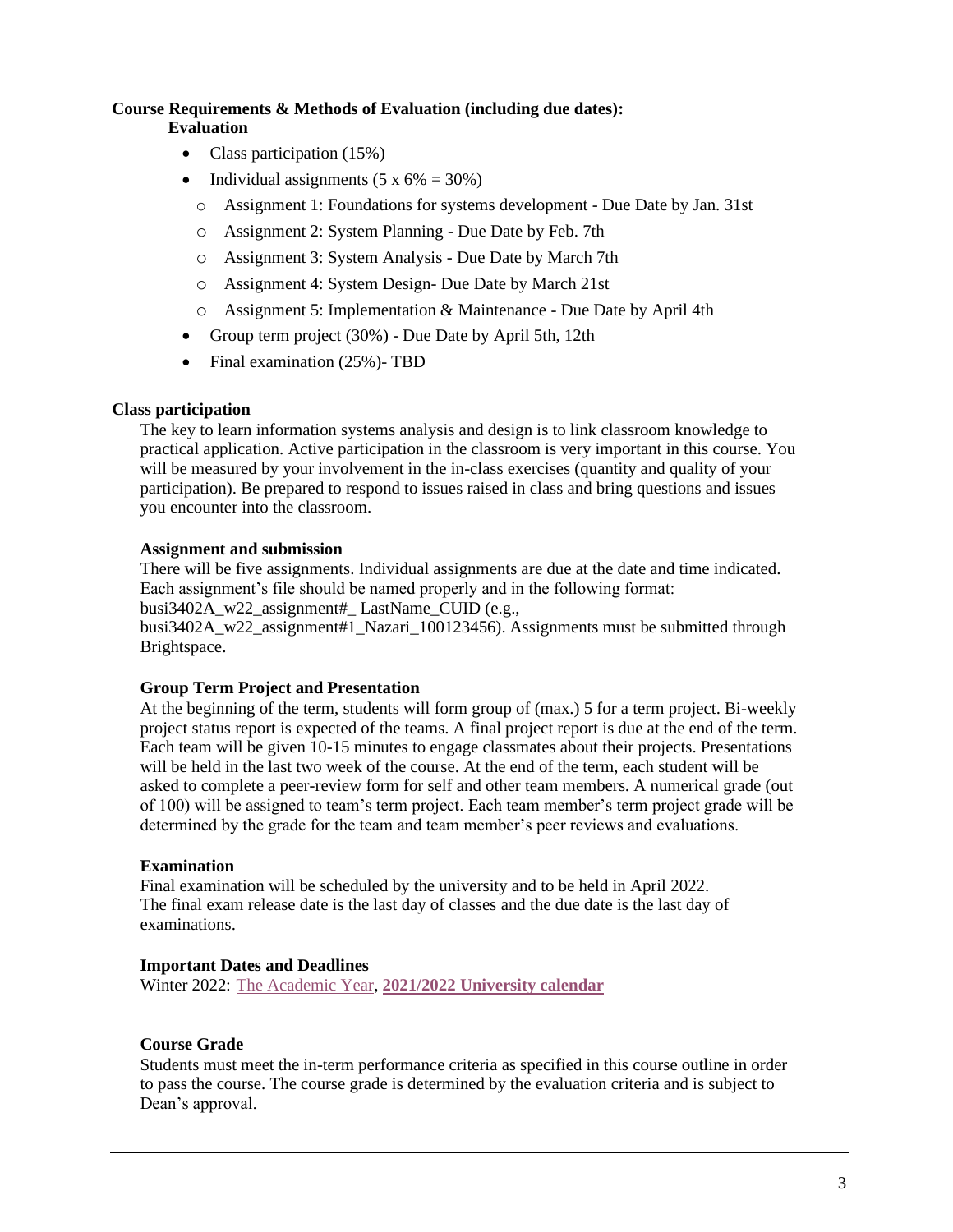## **Course Schedule:**

| <b>Week / Date</b> | <b>Topic</b>                                                                                                                                                                                                                                                                                                         | <b>Reading</b>                                                                                                                                                                       |
|--------------------|----------------------------------------------------------------------------------------------------------------------------------------------------------------------------------------------------------------------------------------------------------------------------------------------------------------------|--------------------------------------------------------------------------------------------------------------------------------------------------------------------------------------|
| 1- Jan. 11         | Course administration (lab, grouping and evaluation)<br>Developing Information Systems<br>The Systems Development Life Cycle (SDLC)<br>Approaches to Improving Development<br>Case tools<br>$\circ$<br>Agile methodologies<br>$\circ$<br>Object-oriented analysis and design<br>$\circ$                              | <b>Textbook: Part One - Chapter 1</b><br>Foundations for systems development (The Systems<br>Development Environment)                                                                |
| 2- Jan. 18         | Outsourcing<br>Sources of Software<br>Off-the-Shelf Software evaluation<br>Validating Purchased Software Information<br>Reuse and its role in software development                                                                                                                                                   | <b>Textbook: Part One - Chapter 2</b><br><b>Foundations for systems development (The Origins</b><br>of Software)                                                                     |
| 3- Jan. 25         | The process of managing an information systems project:<br>project initiation, planning, execution, and closedown,<br>Representing and scheduling project plans<br>Constructing a Gantt Chart and Network Diagram<br>Using project management software<br>Unique Characteristics of an OOSAD Project                 | <b>Textbook: Part One - Chapter 3</b><br><b>Foundations for systems development</b><br>Managing the Information Systems Project<br>Object-Oriented Analysis and Design               |
| 4- Feb. 1          | <b>Planning:</b><br>The IS Development project identification and selection<br>process<br>The corporate strategic planning and information systems<br>planning process<br>The three classes of Internet electronic commerce<br>applications: business-to-consumer, business-to-employee,<br>and business-to-business | Textbook: Part Two - Chapter 4 & 5<br><b>Planning</b><br>Identifying and Selecting Systems<br><b>Development Projects</b><br>Initiating and Planning Systems Development<br>Projects |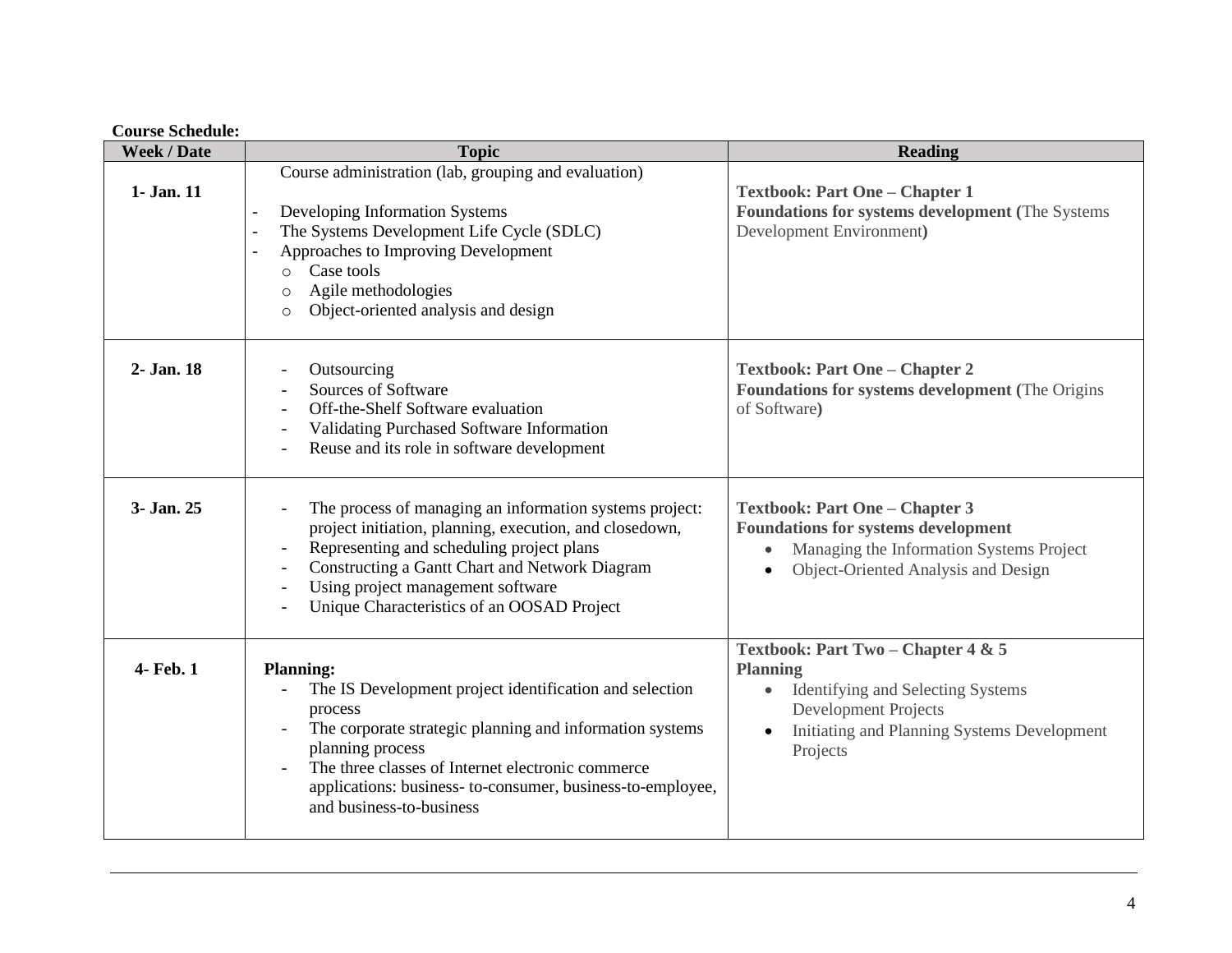|             | The steps involved in the project initiation and planning<br>process<br>methods for assessing project feasibility (technical and<br>economic)<br>Project plan<br>Project methodology<br>Project control and management                                                 |                                                                                                                    |
|-------------|------------------------------------------------------------------------------------------------------------------------------------------------------------------------------------------------------------------------------------------------------------------------|--------------------------------------------------------------------------------------------------------------------|
| 5- Feb. 8   | <b>Analysis:</b> System Requirements determination<br>Analysis and specification of system requirements<br>Data collection methods (interviews, documents)<br>Computing support for requirements determination<br>Factors affecting user experience<br>Use prototyping | <b>Textbook: Part Three - Chapter 6</b><br><b>Analysis (Determining System Requirements)</b>                       |
| 6. Feb. 15  | <b>Analysis: Object-Oriented Analysis and Design</b><br>The logical modeling of processes<br>Data Flow diagramming<br><b>Use Cases</b><br><b>Activity Diagrams</b><br><b>Sequence Diagrams</b><br><b>Business Process Modeling</b>                                     | <b>Textbook: Part Three - Chapter 7</b><br><b>Analysis (Structuring System Process Requirements)</b>               |
| Feb. 22-25  | Winter reading break, no class                                                                                                                                                                                                                                         | ---                                                                                                                |
| 7. March. 1 | <b>Analysis: Object-Oriented Analysis and Design</b><br><b>Object Modeling</b><br><b>Class Diagrams</b><br>Requirement structuring and documentation                                                                                                                   | <b>Textbook: Part Three - Chapter 8</b><br><b>Analysis (Structuring System Data Requirements)</b>                  |
| 8. March 8  | The database design process<br>Entity-relationship (E-R) diagram / Normalization<br>physical database design concepts<br>designing forms and reports<br>Improving the usability of information factors                                                                 | Textbook: Part Four - Chapter 9 & 10<br><b>Design</b><br><b>Designing Databases</b><br>Designing Forms and Reports |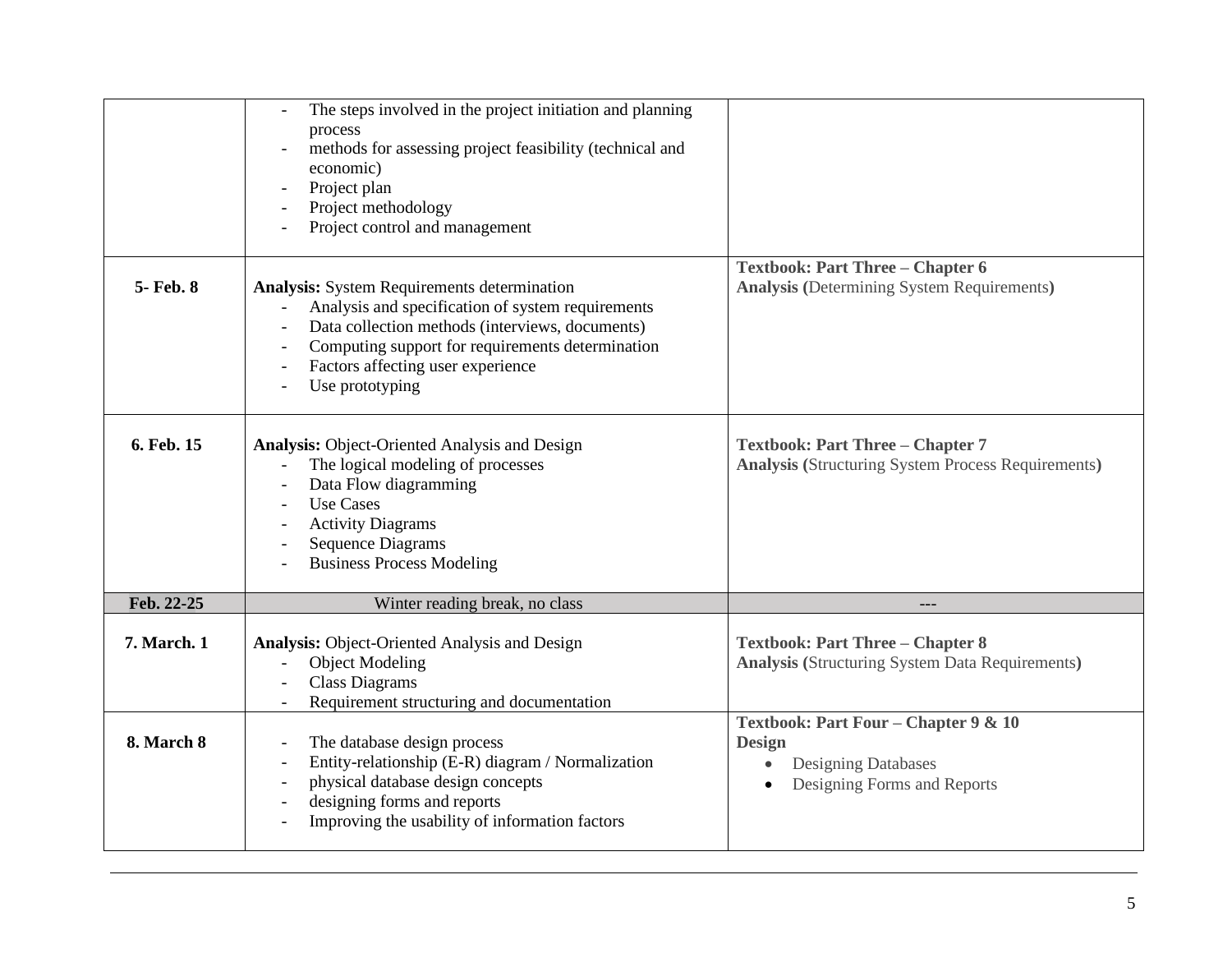| <b>9. March 15</b>  | Methods for interacting with a system<br>$\overline{\phantom{a}}$<br>Designing system interfaces<br>$\overline{\phantom{a}}$<br>Designing system dialogues<br>Designing distributed and internet systems<br>Cloud computing | Textbook: Part Four – Chapter 11 & 12<br><b>Design</b><br>Designing Interfaces and Dialogues<br>$\bullet$<br>Designing Distributed and Internet Systems<br>$\bullet$ |
|---------------------|-----------------------------------------------------------------------------------------------------------------------------------------------------------------------------------------------------------------------------|----------------------------------------------------------------------------------------------------------------------------------------------------------------------|
| <b>10. March 22</b> | Programming, testing, documentation<br>Managing programming process<br>Testing (planning and types)<br>Installation<br>Documentation                                                                                        | <b>Textbook: Part Five – Chapter 13</b><br>Implementation                                                                                                            |
| 11. March 29        | <b>Training, support</b>                                                                                                                                                                                                    | <b>Textbook: Part Five - Chapter 14</b>                                                                                                                              |
|                     | Maintaining Information Systems                                                                                                                                                                                             | <b>Maintenance</b>                                                                                                                                                   |
|                     | Automated Development tools in Maintenance<br>Website maintenance                                                                                                                                                           |                                                                                                                                                                      |
|                     | Security issues                                                                                                                                                                                                             |                                                                                                                                                                      |
|                     |                                                                                                                                                                                                                             |                                                                                                                                                                      |
| <b>12. April 5</b>  | Course wrap-up and review<br>$\overline{\phantom{a}}$                                                                                                                                                                       | Groups:                                                                                                                                                              |
|                     | <b>Project presentation</b>                                                                                                                                                                                                 |                                                                                                                                                                      |
| 13. April 12        | <b>Project presentation</b>                                                                                                                                                                                                 | Groups:                                                                                                                                                              |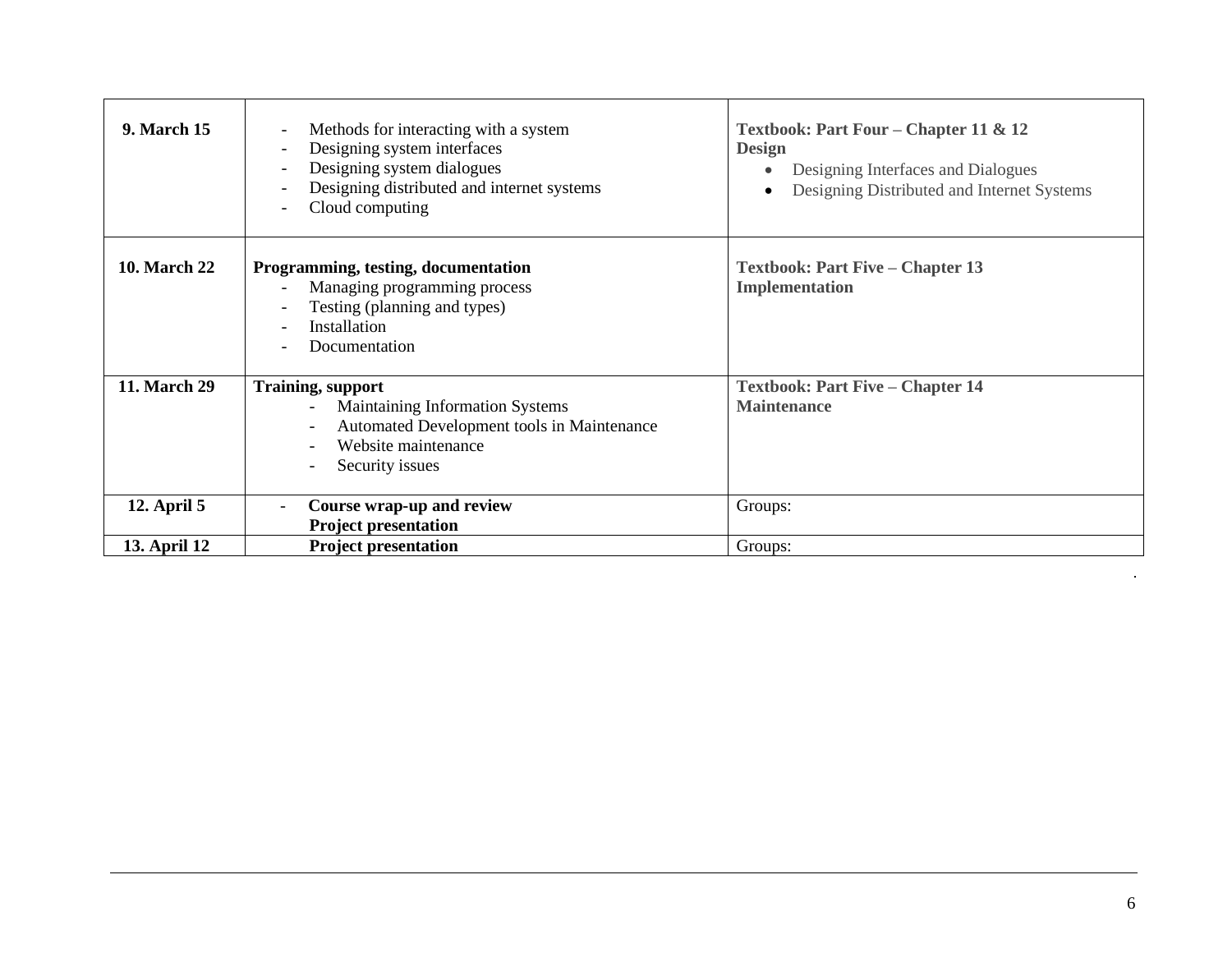# Contribution to Learning Goals of the Program (**BCom**, **BIB**):

| <b>Program Learning</b>  | <b>Competencies Not</b> | Competencies      | <b>Competencies Taught</b>   | Competencies               |
|--------------------------|-------------------------|-------------------|------------------------------|----------------------------|
| Goal                     | Covered                 | Introduced (only) | <b>But Not Assessed</b>      | <b>Taught and Assessed</b> |
|                          |                         |                   | <b>CHECK (X) ONE PER ROW</b> |                            |
| <b>BC1 Knowledge</b>     |                         |                   |                              |                            |
| Graduates will be        |                         |                   |                              |                            |
| skilled in applying      |                         |                   |                              |                            |
| foundational             |                         |                   |                              | $\mathbf X$                |
| business knowledge       |                         |                   |                              |                            |
| to appropriate           |                         |                   |                              |                            |
| business contexts.       |                         |                   |                              |                            |
| <b>BC2 Collaboration</b> |                         |                   |                              |                            |
| Graduates will be        |                         |                   |                              |                            |
| collaborative and        |                         |                   |                              |                            |
| effective                |                         |                   |                              |                            |
| contributors in          |                         |                   |                              |                            |
| team environments        |                         |                   |                              | $\mathbf X$                |
| that respect the         |                         |                   |                              |                            |
| experience,              |                         |                   |                              |                            |
| expertise and            |                         |                   |                              |                            |
| interest of all          |                         |                   |                              |                            |
| members.                 |                         |                   |                              |                            |
| <b>BC3 Critical</b>      |                         |                   |                              |                            |
| <b>Thinking</b>          |                         |                   |                              |                            |
| Graduates will be        |                         |                   |                              |                            |
| discerning critical      |                         |                   |                              |                            |
| thinkers, able to        |                         |                   |                              |                            |
| discuss different        |                         |                   |                              |                            |
| viewpoints,              |                         |                   | $\mathbf X$                  |                            |
| challenge biases         |                         |                   |                              |                            |
| and assumptions,         |                         |                   |                              |                            |
| and draw                 |                         |                   |                              |                            |
| conclusions based        |                         |                   |                              |                            |
| on analysis and          |                         |                   |                              |                            |
| evaluation.              |                         |                   |                              |                            |
| BC4                      |                         |                   |                              |                            |
| <b>Communication</b>     |                         |                   |                              |                            |
| Graduates will be        |                         |                   |                              |                            |
| effective and            |                         |                   |                              | $\mathbf X$                |
| persuasive in their      |                         |                   |                              |                            |
| communications.          |                         |                   |                              |                            |
| <b>BI5 Global</b>        |                         |                   |                              |                            |
| <b>Awareness (BIB</b>    |                         |                   |                              |                            |
| ONLY)                    |                         |                   |                              |                            |
| Graduates will be        |                         |                   |                              |                            |
| globally-minded.         |                         |                   |                              |                            |

## **ADDITIONAL INFORMATION**

# **Course Sharing Websites**

Materials created for this course (including presentations and posted notes, labs, case studies, assignments and exams) remain the intellectual property of the author(s). They are intended for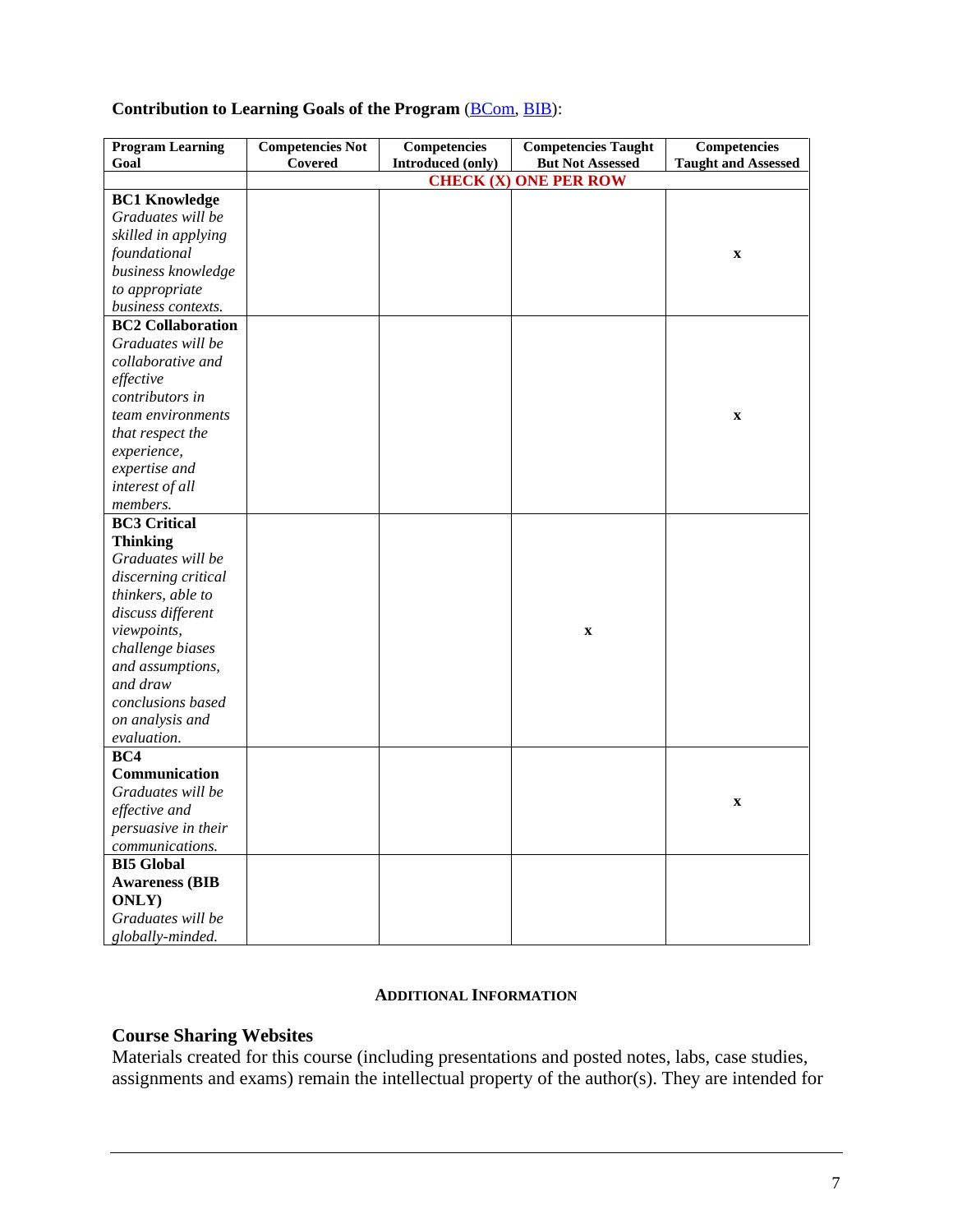personal use and may not be reproduced or redistributed without prior written consent of the author(s).

## **Required calculator in BUSI course examinations**

If you are purchasing a calculator, we recommend any one of the following options: Texas Instruments BA II Plus (including Pro Model), Hewlett Packard HP 12C (including Platinum model), Staples Financial Calculator, Sharp EL-738C & Hewlett Packard HP 10bII

# **Group work**

The Sprott School of Business encourages group assignments in the school for several reasons. They provide you with opportunities to develop and enhance interpersonal, communication, leadership, follower-ship and other group skills. Group assignments are also good for learning integrative skills for putting together a complex task. Your professor may assign one or more group tasks/assignments/projects in this course. Before embarking on a specific problem as a group, it is your responsibility to ensure that the problem is meant to be a group assignment and not an individual one.

In accordance with the Carleton University Undergraduate Calendar (p 34), the letter grades assigned in this course will have the following percentage equivalents:

| $A+=90-100$    | $B_+ = 77-79$ | $C_{\pm} = 67 - 69$ | $D_{\pm} = 57 - 59$ |
|----------------|---------------|---------------------|---------------------|
| $A = 85-89$    | $B = 73-76$   | $C = 63-66$         | $D = 53-56$         |
| $A = 80-84$    | $B = 70-72$   | $C = 60-62$         | $D = 50-52$         |
| $F =$ Relow 50 |               |                     |                     |

Grades entered by Registrar:  $WDN = Without$  when the course  $DEF = Deferred$ 

## **Academic Regulations**

University rules regarding registration, withdrawal, appealing marks, and most anything else you might need to know can be found on the university's website, here: <http://calendar.carleton.ca/undergrad/regulations/academicregulationsoftheuniversity/>

## **Requests for Academic Accommodation**

You may need special arrangements to meet your academic obligations during the term. For an accommodation request, the processes are as follows:

# **Pregnancy Accommodation**

Please contact your instructor with any requests for academic accommodation during the first two weeks of class, or as soon as possible after the need for accommodation is known to exist. For more details, visit the Equity Services website: **[carleton.ca/equity/wp-content/uploads/Student-Guide-to-Academic-](http://carleton.ca/equity/wp-content/uploads/Student-Guide-to-Academic-Accommodation.pdf)[Accommodation.pdf](http://carleton.ca/equity/wp-content/uploads/Student-Guide-to-Academic-Accommodation.pdf)**

## **Religious obligation**

Please contact your instructor with any requests for academic accommodation during the first two weeks of class, or as soon as possible after the need for accommodation is known to exist. For more details, visit the Equity Services website: **[carleton.ca/equity/wp-content/uploads/Student-Guide-to-Academic-](http://carleton.ca/equity/wp-content/uploads/Student-Guide-to-Academic-Accommodation.pdf)[Accommodation.pdf](http://carleton.ca/equity/wp-content/uploads/Student-Guide-to-Academic-Accommodation.pdf)**

## **Academic Accommodations for Students with Disabilities**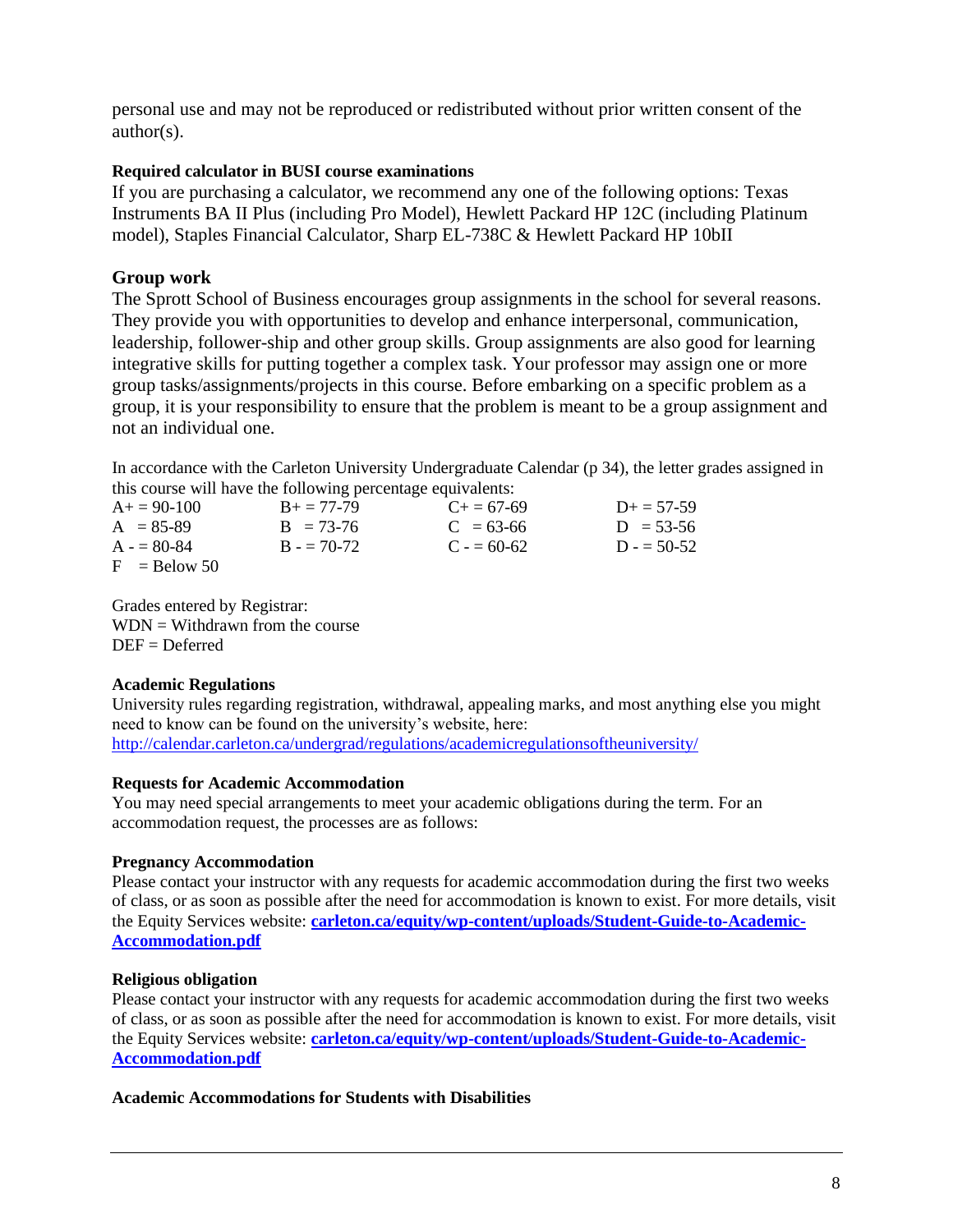If you have a documented disability requiring academic accommodations in this course, please contact the Paul Menton Centre for Students with Disabilities (PMC) at 613-520-6608 o[r pmc@carleton.ca](mailto:pmc@carleton.ca) for a formal evaluation or contact your PMC coordinator to send your instructor your Letter of Accommodation at the beginning of the term. You must also contact the PMC no later than two weeks before the first in-class scheduled test or exam requiring accommodation (if applicable). After requesting accommodation from PMC, meet with your instructor as soon as possible to ensure accommodation arrangements are made. **[carleton.ca/pmc](http://carleton.ca/pmc)**

## **Survivors of Sexual Violence**

As a community, Carleton University is committed to maintaining a positive learning, working and living environment where sexual violence will not be tolerated, and its survivors are supported through academic accommodations as per Carleton's Sexual Violence Policy. For more information about the services available at the university and to obtain information about sexual violence and/or support, visit: **[carleton.ca/sexual-violence-support](http://carleton.ca/sexual-violence-support)**

## **Accommodation for Student Activities**

Carleton University recognizes the substantial benefits, both to the individual student and for the university, that result from a student participating in activities beyond the classroom experience. Reasonable accommodation must be provided to students who compete or perform at the national or international level. Please contact your instructor with any requests for academic accommodation during the first two weeks of class, or as soon as possible after the need for accommodation is known to exist. **<https://carleton.ca/senate/wp-content/uploads/Accommodation-for-Student-Activities-1.pdf>**

For more information on academic accommodation, please contact the departmental administrator or visit: **[students.carleton.ca/course-outline](http://students.carleton.ca/course-outline)**

## **Academic Integrity**

Violations of academic integrity are a serious academic offence. Violations of academic integrity – presenting another's ideas, arguments, words or images as your own, using unauthorized material, misrepresentation, fabricating or misrepresenting research data, unauthorized co-operation or collaboration or completing work for another student – weaken the quality of the degree and will not be tolerated.

Process: If an alleged violation occurs, all relevant documentation will be forwarded to the Dean. If the allegation proves true, the penalties may include; a grade of Failure on the submitted work and/or course; academic probation; a refusal of permission to continue or to register in a specific degree program; suspension from full-time studies; suspension from all studies at Carleton; expulsion from Carleton, amongst others. **For a first offence, at a minimum, the penalty assigned will normally be a zero on the submitted work and at least a minimum full grade reduction of the final course grade. For a second offence, at a minimum, the penalty assigned will normally lead to a suspension from studies.**

Students are expected to familiarize themselves with and follow the Carleton University Student Academic Integrity Policy which is available, along with resources for compliance at: [https://carleton.ca/registrar/academic-integrity/.](https://carleton.ca/registrar/academic-integrity/)

## **Sprott Student Services**

The Sprott Undergraduate Student Services Office offers program advising and overall student success support. Our team is available to discuss your academic goals and your program progression plans. We can also work with you to develop strategies for success, including study skills for Business. If you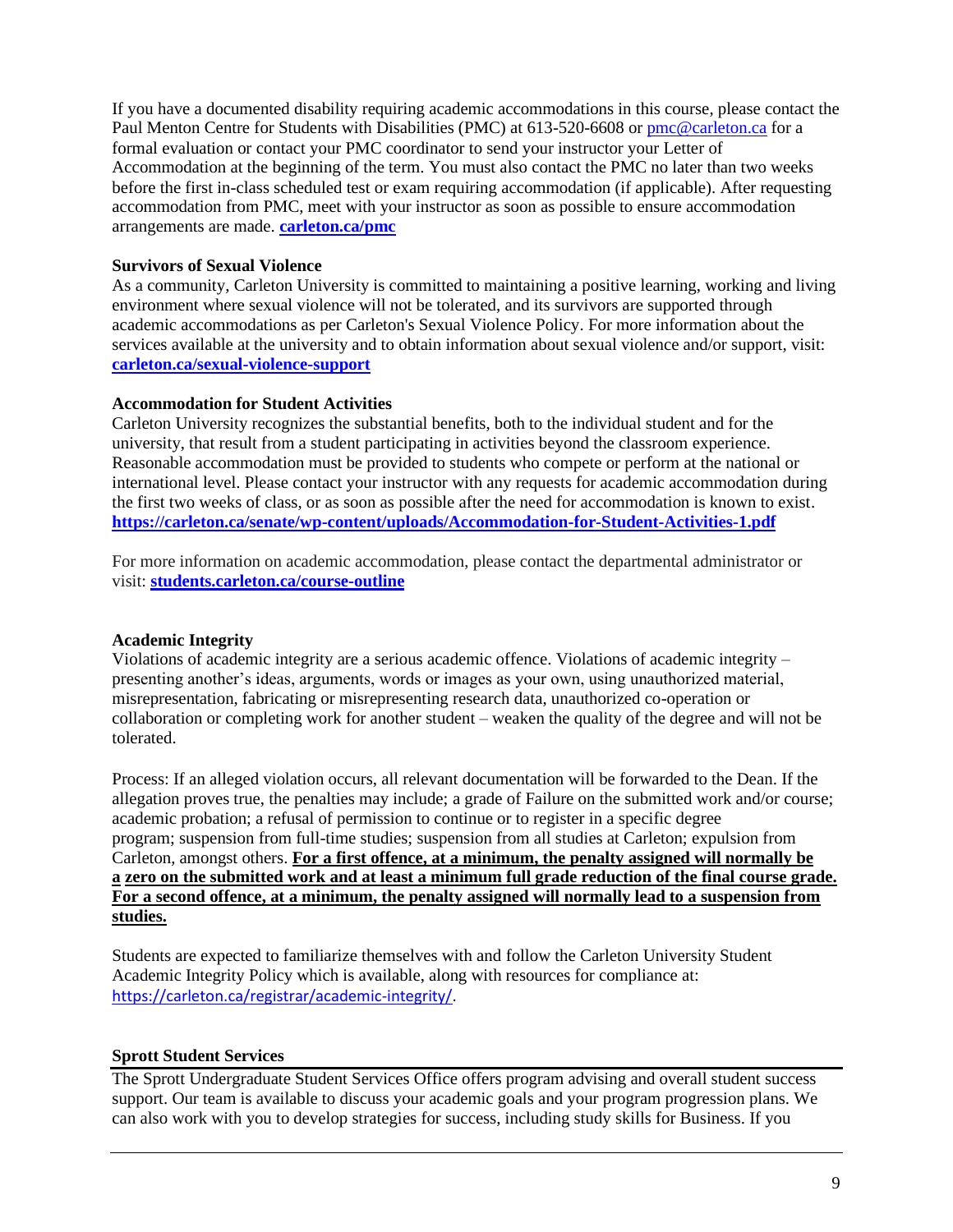experience any difficulty this term or if you would like to access support, please contact our team at [bcom@sprott.carleton.ca](mailto:bcom@sprott.carleton.ca) or at [bib@sprott.carleton.ca.](mailto:bib@sprott.carleton.ca)

## **Centre for Student Academic Support**

The Centre for Student Academic Support (CSAS) is a centralized collection of learning support services designed to help students achieve their goals and improve their learning both inside and outside the classroom. CSAS offers academic assistance with course content, academic writing and skills development. Visit CSAS on the 4th floor of MacOdrum Library or online at: carleton.ca/csas.

## **Important Information:**

- Students must always retain a copy of all work that is submitted.
- All final grades are subject to the Dean's approval.
- For us to respond to your emails, we need to see your full name, CU ID, and the email must be written from your valid CARLETON address. Therefore, in order to respond to your inquiries, please send all email from your Carleton CMail account. If you do not have or have yet to activate this account, you may wish to do so by visiting **<https://carleton.ca/its/get-started/new-students-2/>**

| Course Calendar description from the 2021/2022 University calendar: |                                                                                                                                                                                   |  |
|---------------------------------------------------------------------|-----------------------------------------------------------------------------------------------------------------------------------------------------------------------------------|--|
| Date                                                                | Activity                                                                                                                                                                          |  |
| <b>WINTER</b><br><b>TERM 2022</b>                                   |                                                                                                                                                                                   |  |
| January 3,<br>2022                                                  | Deadline for course outlines to be made available to students registered in winter term<br>courses                                                                                |  |
| January 5,<br>2022                                                  | University reopens.                                                                                                                                                               |  |
| January 10,<br>2022                                                 | Winter term classes begin.                                                                                                                                                        |  |
| January 24,<br>2022                                                 | Last day for registration for winter term courses.                                                                                                                                |  |
|                                                                     | Last day to change courses or sections (including auditing) for winter term courses.                                                                                              |  |
|                                                                     | Graduate students who have not electronically submitted their final thesis copy to the<br>Faculty of Graduate and Postdoctoral Affairs will not be eligible to graduate in winter |  |
| January 21-<br>23, 28-30,                                           | Fall term deferred final examinations will be held.                                                                                                                               |  |

## 10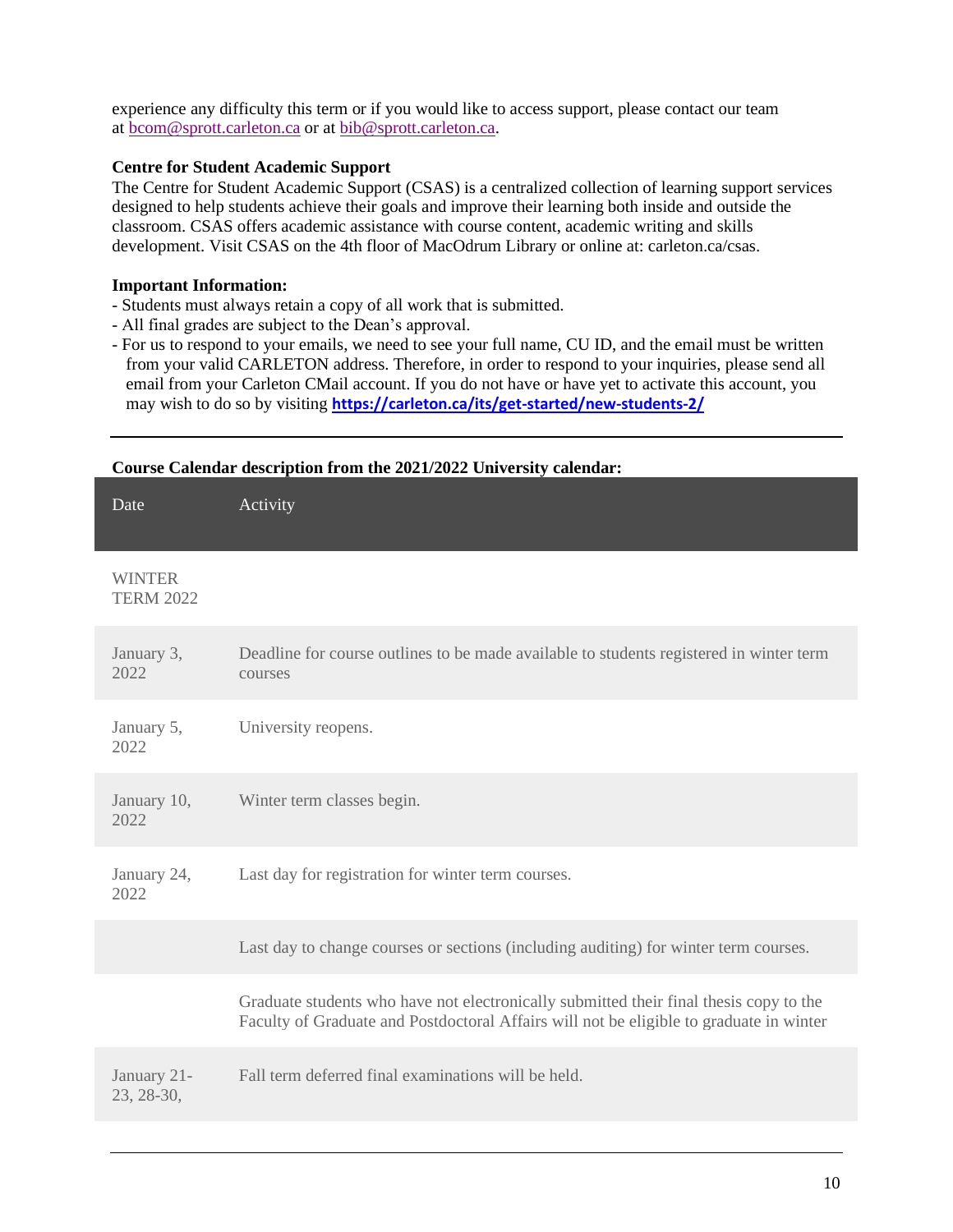| Date                     | Activity                                                                                                                                                                           |
|--------------------------|------------------------------------------------------------------------------------------------------------------------------------------------------------------------------------|
| January 31,<br>2022      | Last day for withdrawal from winter term and winter portion of fall/winter courses with<br>full fee adjustment. Withdrawals after this date will result in a permanent notation of |
| February 18,<br>2022     | April examination schedule available online.                                                                                                                                       |
| February 21,<br>2022     | Statutory holiday. University closed.                                                                                                                                              |
| February 22-<br>25, 2022 | Winter Break, no classes.                                                                                                                                                          |
| March 1,<br>2022         | Last day for graduate students to submit their supervisor-approved thesis, in<br>examinable form to the department.                                                                |
|                          | Last day for receipt of applications to Bachelor of Architecture, Bachelor of Industrial<br>Design, Bachelor of Information Technology (Interactive Multimedia and Design),        |
|                          | Last day for receipt of applications for admission to an undergraduate program for the<br>summer term.                                                                             |
|                          | Last day for receipt of applications for admission from candidates who wish to be<br>guaranteed consideration for financial assistance (including Carleton fellowships,            |
| March 16,<br>2022        | Last day to request Formal Examination Accommodation Forms for April<br>examinations to the Paul Menton Centre for Students with Disabilities. Note that it may                    |
| March 29,<br>2022        | Last day for summative tests or examinations, or formative tests or examinations<br>totaling more than 15% of the final grade, in winter term or fall/winter courses before        |
| April 1, 2022            | Last day for receipt of applications for admission to an undergraduate program for the<br>fall/winter session, from candidates whose documents originate outside Canada or the     |
|                          | Last day for receipt of applications from potential spring (June) graduates.                                                                                                       |
| April 12,<br>2022        | Winter term ends.                                                                                                                                                                  |